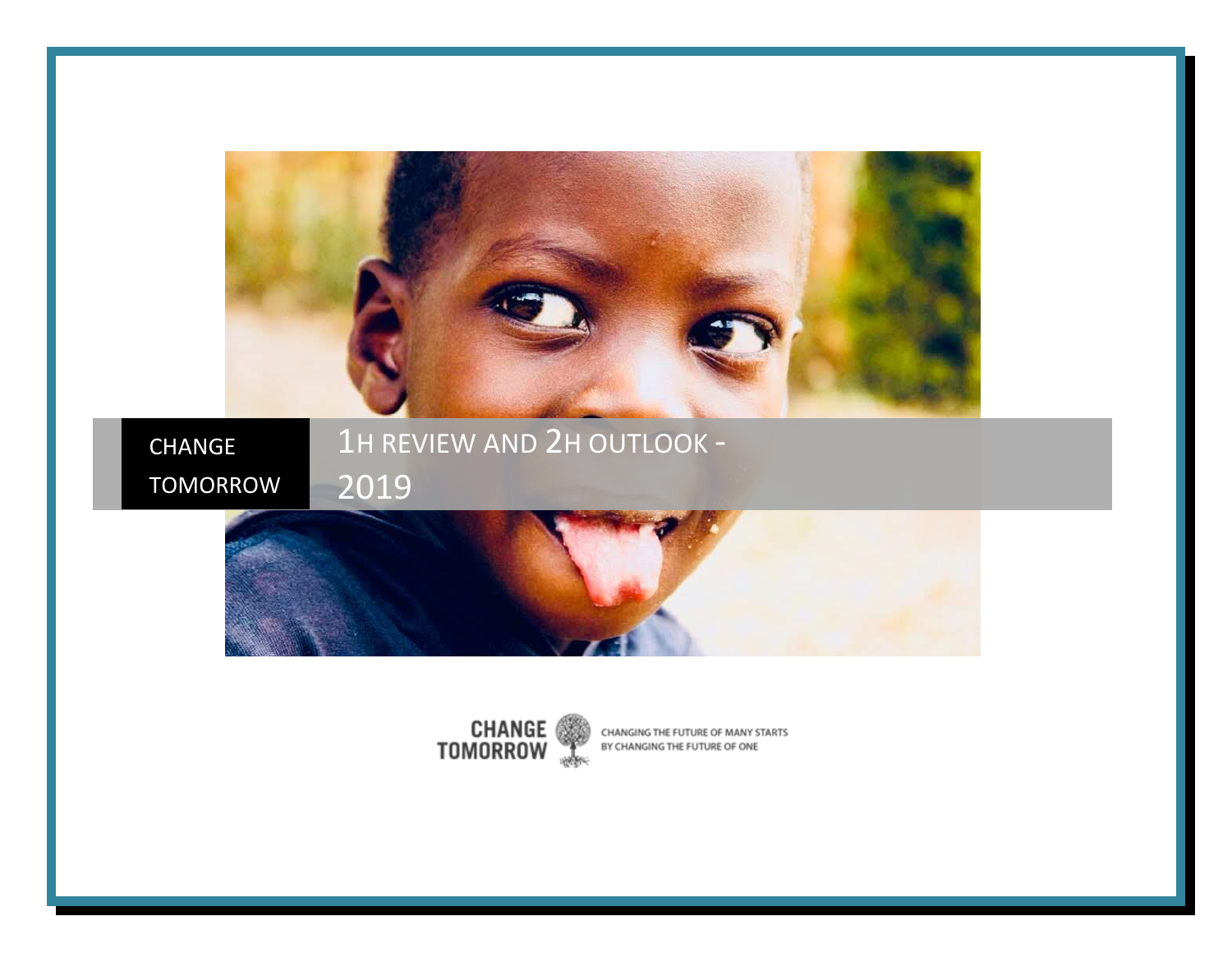### **EXECUTIVE SUMMARY**

This marks our first full year of operations and we are off to a great start!

- Total donations for the 1H were £22,000, with ~55% coming from recurring donations
	- $\circ$  As of June YTD, recurring income is covering 93% of our operating expenses
- Operating expenses for the 1H were £14,000, with ~32% coming from salaries & contract labour and food and school supplies accounting for 13% and 11%, respectively. Transportation costs, including car repayment, accounts for another 13%
	- o On a project basis, over 85% of our operating expenses relate to the school
- We did have some significant capital expenditures in the 1H
	- $\circ$  A violent storm in May caused some structural damage to the school, forcing some repairs. Thanks in part to a Facebook fundraising campaign we brought in enough money to cover the repairs, and some other large one-time donations provided sufficient funding for us to move ahead with plans to install windows and doors, to extend the classroom walls all the way to the ceiling and encase the entire school in cement
	- $\circ$  So far this year we have spent £14,000 on capital projects, with ~75% of the money being spent on the school building
	- $\circ$  We are working with the district to get plans approved for our next phase of building work and hope to have the plans approved in the 2H, with work starting as funds are available
- Our Stand Up for Women program is proving very successful; we have over 50 women who attend our weekly meetings and the first 10 women have entered the 2<sup>nd</sup> phase and 7 out of 10 pigs are currently pregnant! We hope to start issuing the first loans under our Micro Loan program by the end of 2H
- We have had some staff turnover in the 1H, most notably our Headmaster, whose employment we terminated due to performance issues. We have hired a new Headmaster and so far he is working out well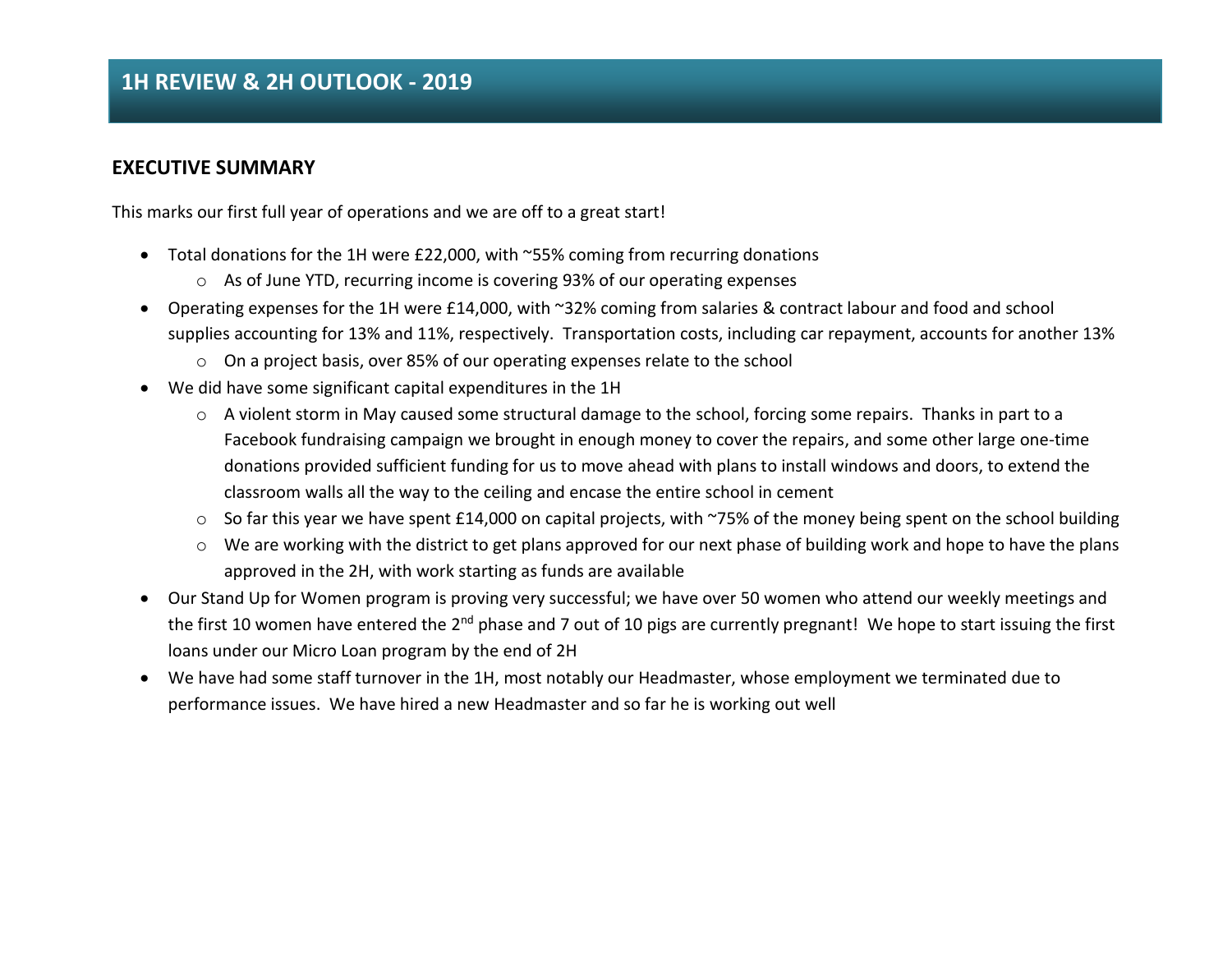### **EXECUTIVE SUMMARY (CONT'D)**

- Our volunteer program is in full swing and we welcomed 15 volunteers so far this year from Czech Republic, UK, US and Canada. These volunteers helped in a variety of ways – construction and maintenance of the school and farm and administrative duties
	- o By the end of 2019, we expect to welcome 40 volunteers in total!
- As we were just getting started in 2018, we didn't have time to put together a number of policies and procedures but we now have key ones such as a Code of Conduct, Corporate Social Responsibility and a Health, Safety & Care policy and we have started to review these with our staff. It will be mandatory that all staff follow these policies

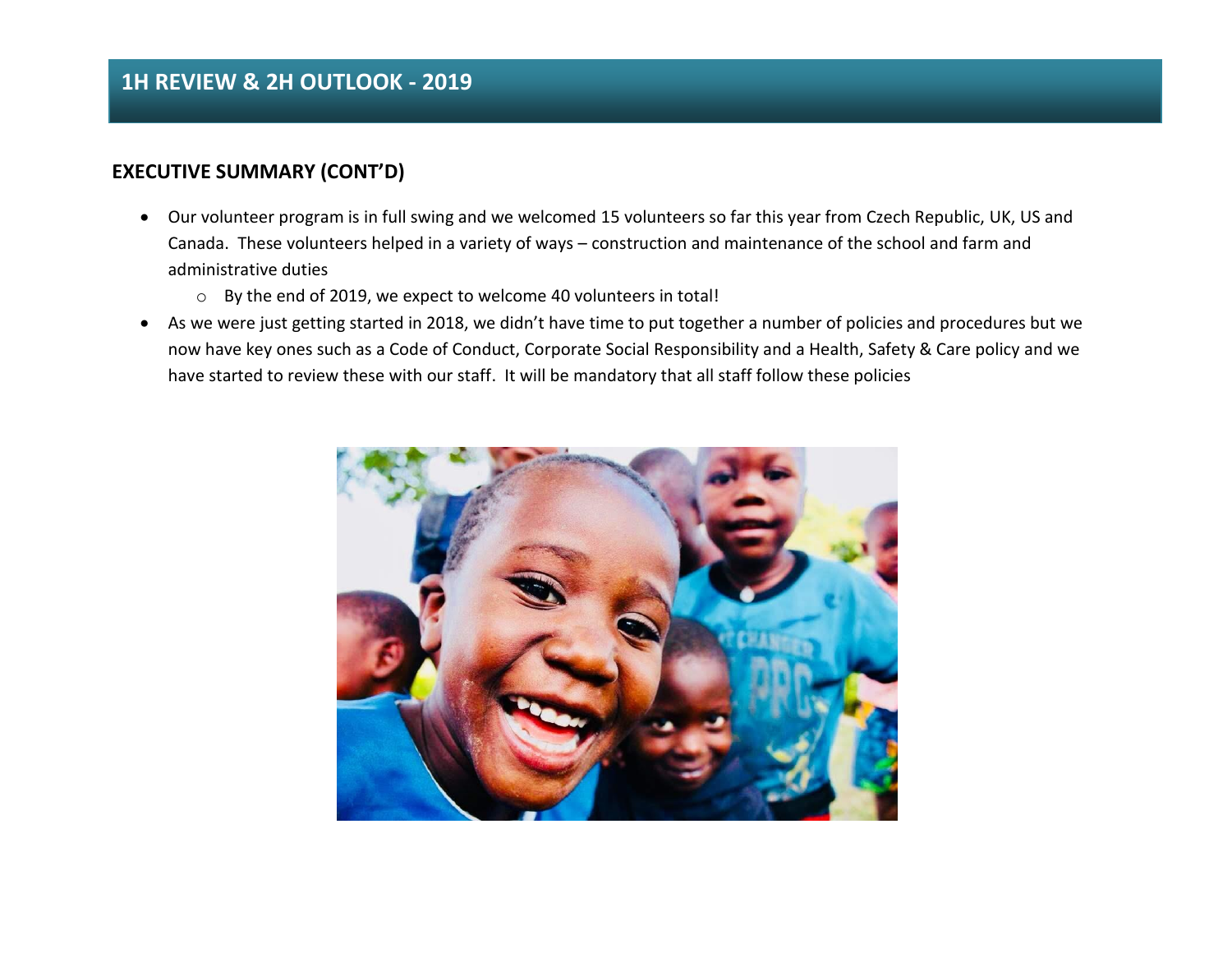### **PROGRAM REVIEW**

#### Sponsorship Program

We started the year with 17 children being sponsored; by June we had grown that number to 42.

That is huge for us as it means that we are able to offer an education and a chance at a better life to more children in the village. Without an education, these children would be stuck in a cycle of poverty and hardship. With an education they stand a better chance at breaking out of that and also of lifting their family up as well.

The sponsorship program has its operational challenges for us:

- At the start of the program we did not require that donors sign up for an automatic payment; consequently some donors do not pay every month, forcing us to cover the fees and/or spend time following up. And once they do pay, some donors pay for multiple months at a time, making the tracking a bit more difficult
	- $\circ$  Going forward, we will be changing our communication with new donors and only offering them an automatic payment option
- As the program has grown, it has become more challenging to keep up with providing our donors with updates
	- o We originally wanted to provide a detailed update on their sponsored child to each donor at the end of each term but due to the time it takes to compile the update, we have been forced to scale that back and will only provide school results and limit a detailed update to end of the year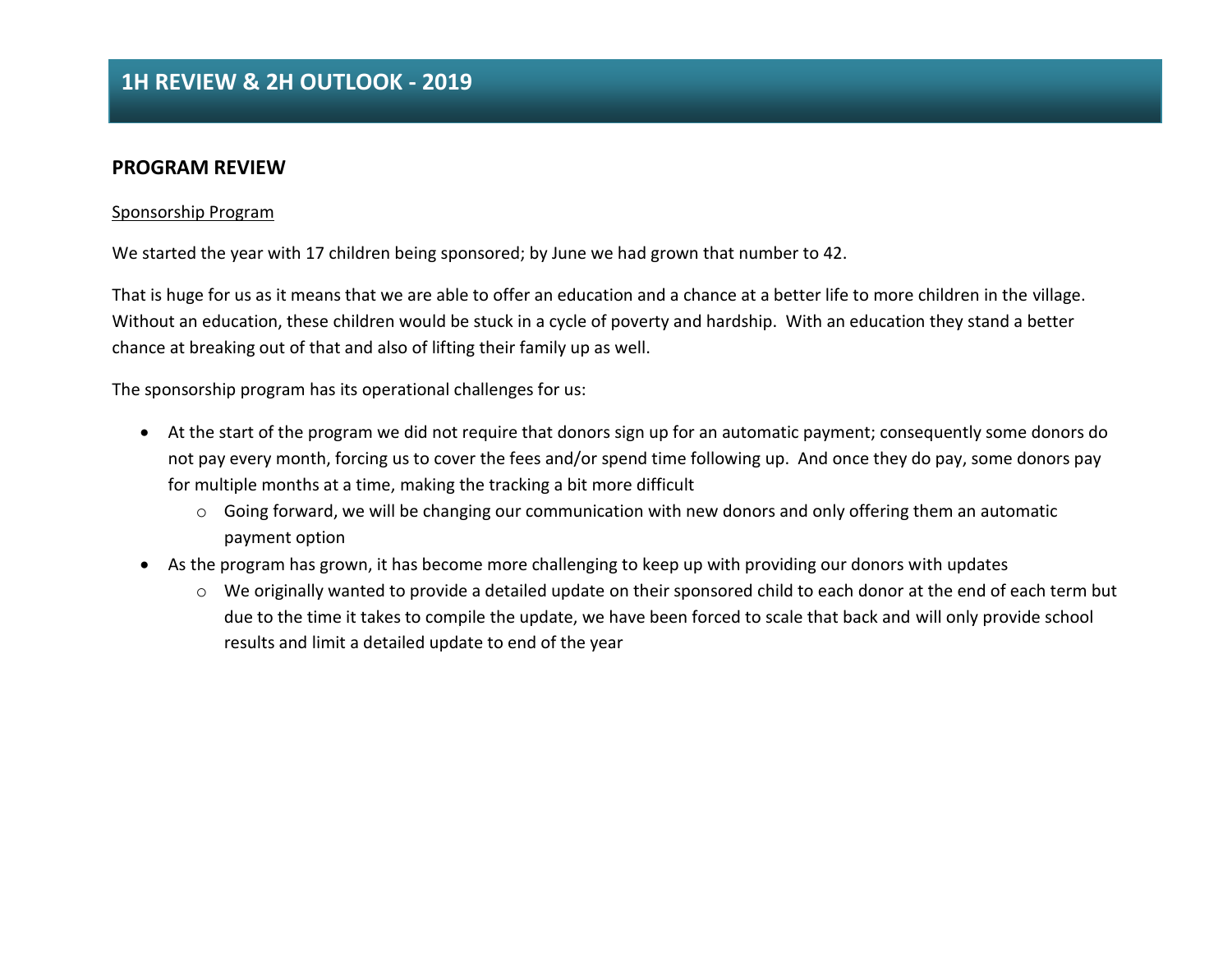#### **PROGRAM REVIEW**

#### Stand Up for Women

This program has been very well received in the community. The number of women who attend the weekly meetings does vary but we count ~50 women who attend with regularity. The meetings will continue to include bible study and English lessons but we have also started to introduce topics such as the importance of savings and some basic budgeting, and will be expanding the program to discuss issues such as gender inequality and violence against women – two issues that are sadly a significant issue in Uganda.



In March we purchased our first 10 pigs to give to the women who had moved into the  $2^{nd}$  stage of the program. After receiving some initial instruction from our vet, the women were responsible for caring for their pigs and we are thrilled to report that 7 of the 10 pigs are now pregnant.

Once the pigs deliver their litter, they will be kept in our piggery just long enough for the mother to wean them off nursing and then the pig and her piglets will be given to the women – minus one piglet that goes back into the program for the next group of women and one piglet that is given back to Change Tomorrow

Once the women in the pig program have been properly assessed and have brought forth a sound business opportunity, we anticipate rolling out our 3<sup>rd</sup> stage – the Micro Loan Program to woman,

starting to deliver on our goal of empowering the local women and helping them achieve financial independence. We did issue a small loan in May to one woman as a test case. She used it to purchase coffee and will sell when the prices are high. She has been able to make one loan repayment and we are very optimistic that she will be able to repay the balance.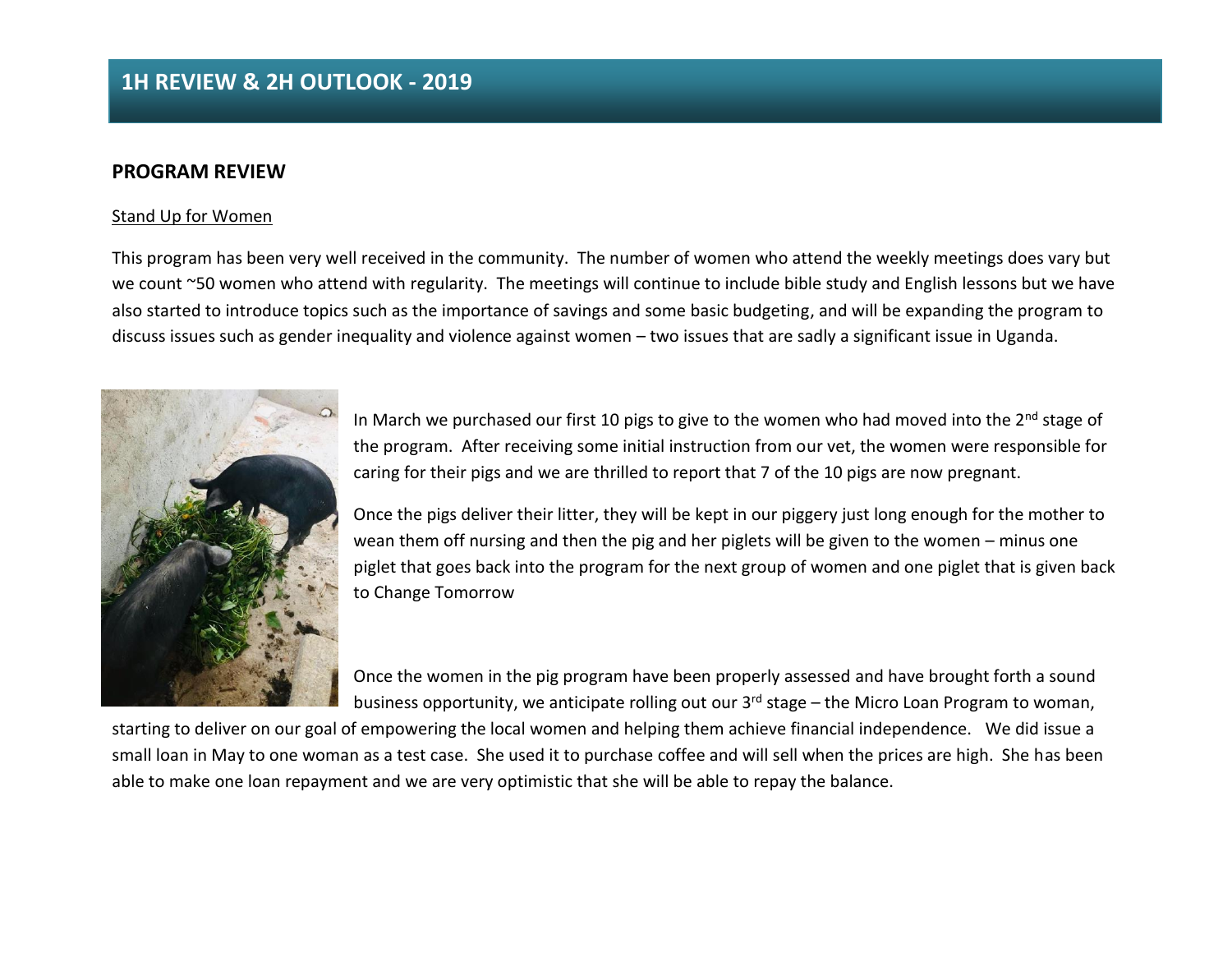#### **PROGRAM REVIEW**

#### The School

The first half of 2019 saw a significant increase in enrollment. We ended 2018 with 170 students and have 280 enrolled at the end of June.

As mentioned in the Executive Summary, we did need to terminate the employment of our Headmaster, which was an unpleasant and unfortunate turn of events. However, we were quickly able to recruit a new Headmaster, who is proving to be quite diligent and hardworking. We anticipate he will grow and further develop in his role and be a real asset to our school. We look to recruit staff from all over Uganda but have had greatest success with those from the North.

We are starting to put some more structure into our school with our new policies. We do expect an adjustment period as these types of policies and procedures are not common. But we believe they are necessary to elevate our school to a higher standard.

We continue to enforce a strict no corporal punishment policy, however this has been met by some resistance from teachers, parents and even students. Despite their urgings, we are holding firm that children should learn in a safe environment, without fear of being beaten.

In the second half of the year, we will begin a program with the senior classes on gender inequality and violence against women. Both the boys and girls will be taught about these subjects. We hope by introducing these topics at an early age, we can begin to end the cycle of violence against women and create a more equitable society. In addition the girls will also be taught about the importance of education, empowerment, self respect and the disadvantages of early marriage and pregnancy.

At the beginning of the year we purchased new desks and chairs so every student now has a place to sit. We also completed work on the installation of a large water tank. This is a big win for us and our students as they should no longer have to go fetch water from the well.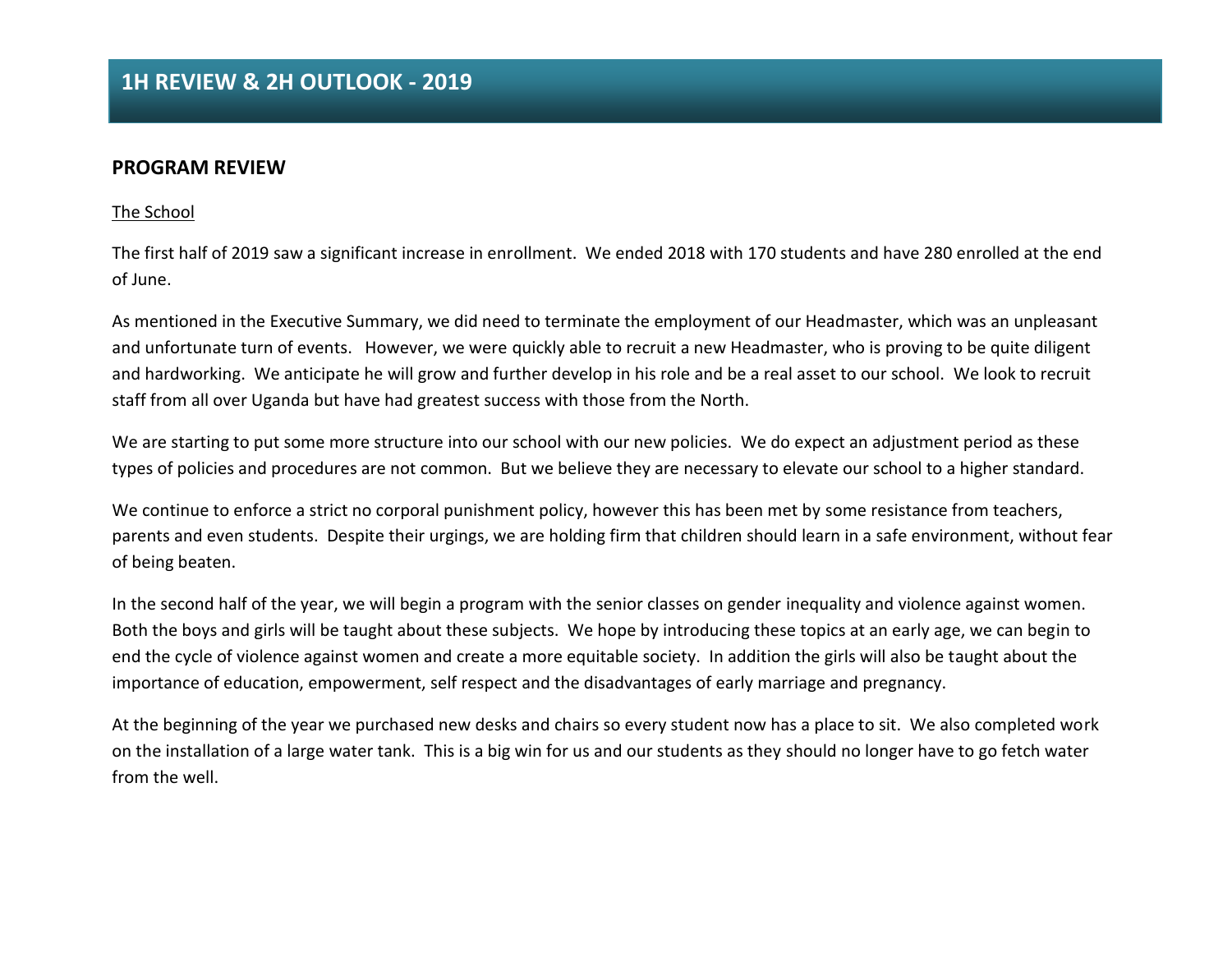Also noted in the Executive Summary was the work we did on the school structure. This work was quite extensive, especially for such a new charity. We were able to install doors and windows for all of the school, ensuring the safety and comfort of our students. After a wall collapsed during a storm – luckily no students were in the classroom at the time – we realized that we needed to move ahead our plans to shore up the structure by extending the walls to the ceiling and encasing the school in cement. We were fortunate to receive enough donations to be able to do that. All of this work was completed in June and we are extremely pleased with the results.





Before After Accounts and the Before After

In the 2H of the year we will be completing work on a new kitchen – one that will be larger and with more storage space, but more importantly, be properly ventilated so our cook is not inhaling toxic fumes.

Our school does not have any electricity, and unfortunately with the installation of the doors and windows some of the classrooms are darker than they were. By the end of the year we will be looking to raise enough funds to invest in a solar solution that will power the existing school.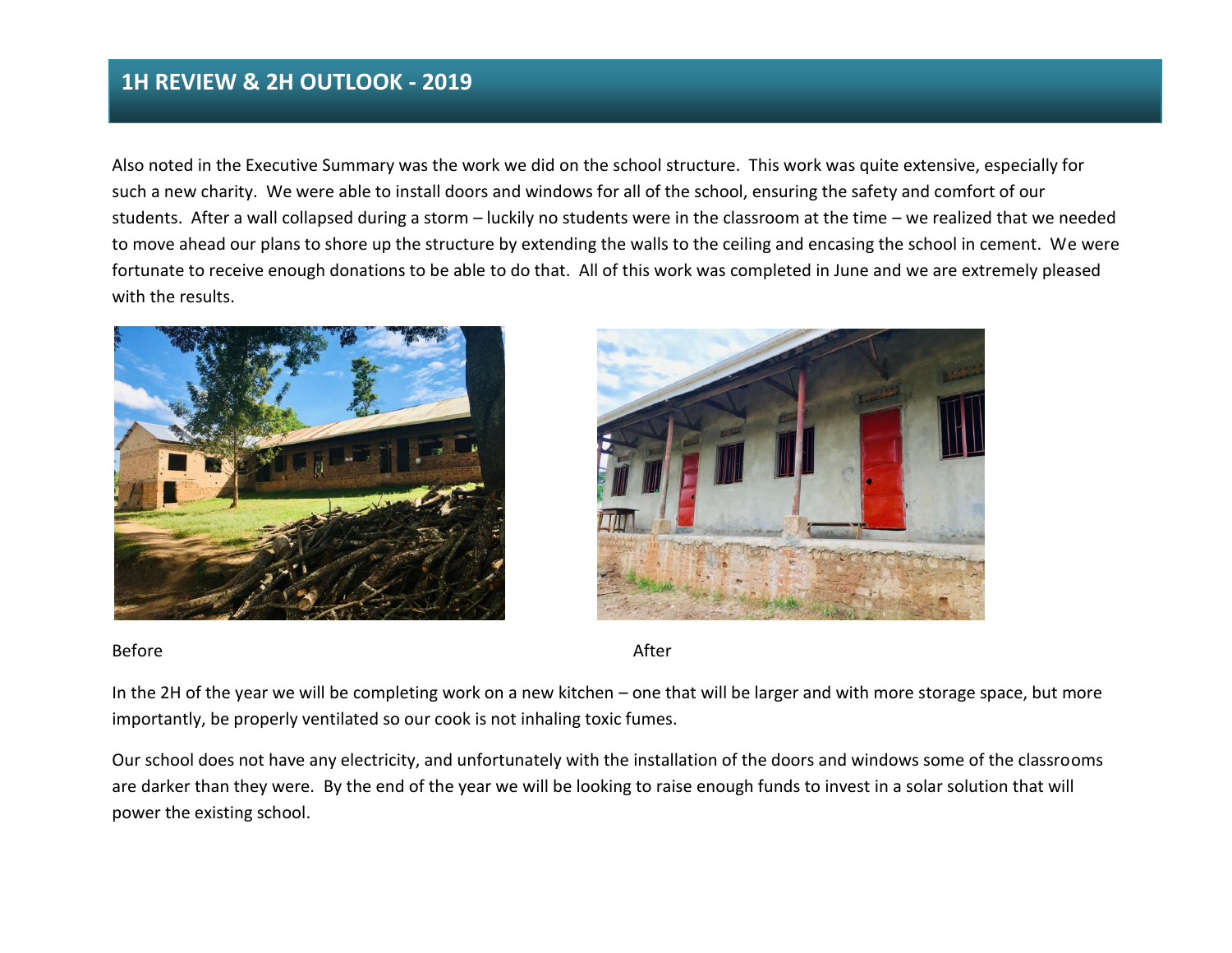#### **FINANCIAL REVIEW**

We are happy with our financial results for the first half of the year.

We were able to raise enough donations to cover our operating costs, as well as fund some capital projects, such as completing the school structure by installing windows and doors and cementing the entire school. Due to the need to complete the capital projects, we had to dip into our reserve. Of the £22k income we received, we spent £14k on operating expenses and another £14k on capital expenditures. We hope to make up this difference in the 2H, however we may show a deficit for this year.

Our funding comes from four sources: sponsorship of students, monthly donors, payment of school fees and one time donations. For the fiscal year, 55% of our donations were recurring income – crucial for us to plan efficiently.

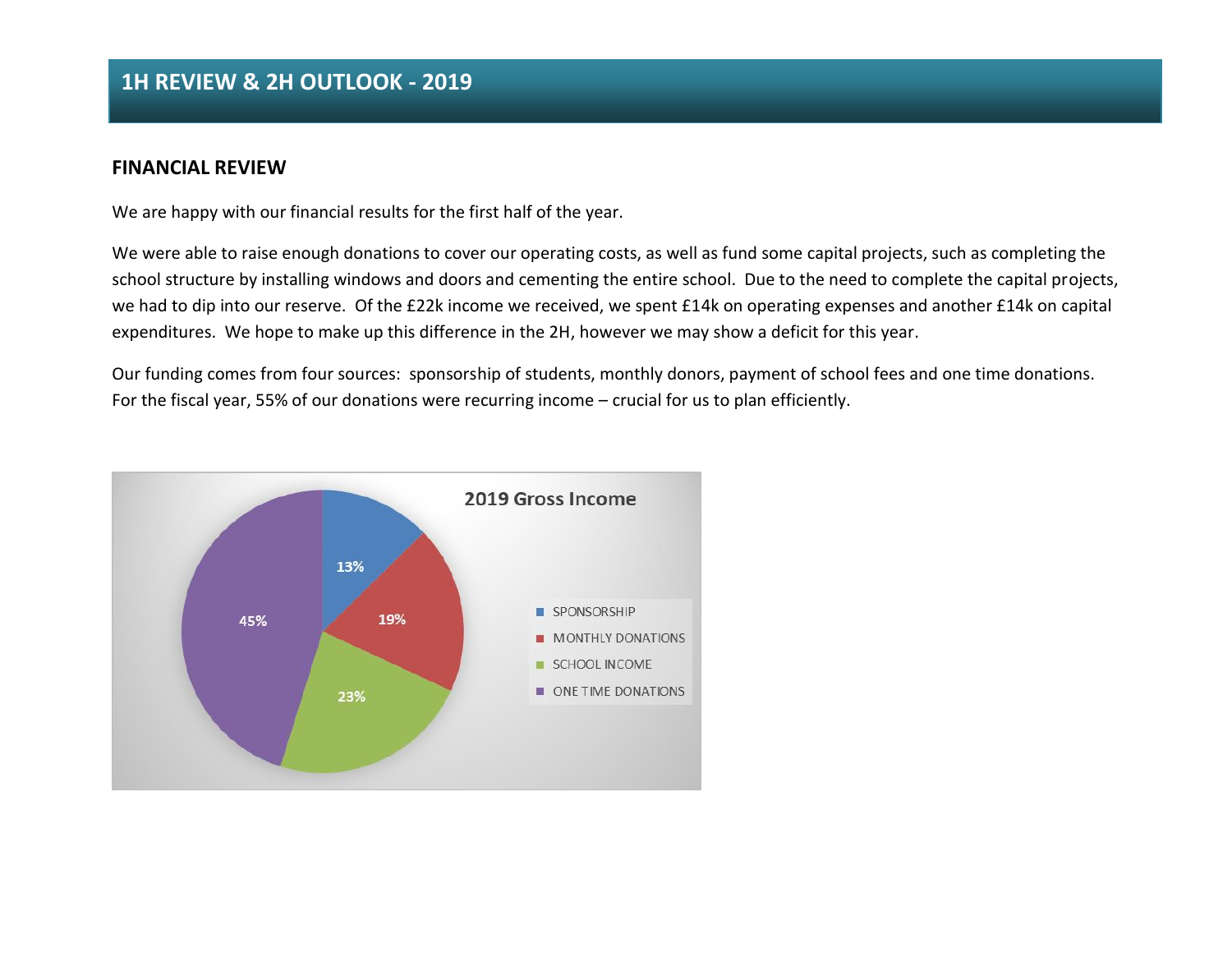Over 85% of our operating expenses relate to the operation of our school, with the remainder being spread amongst our Stand Up for Women program, bee keeping efforts and some expenses relating to our volunteer program

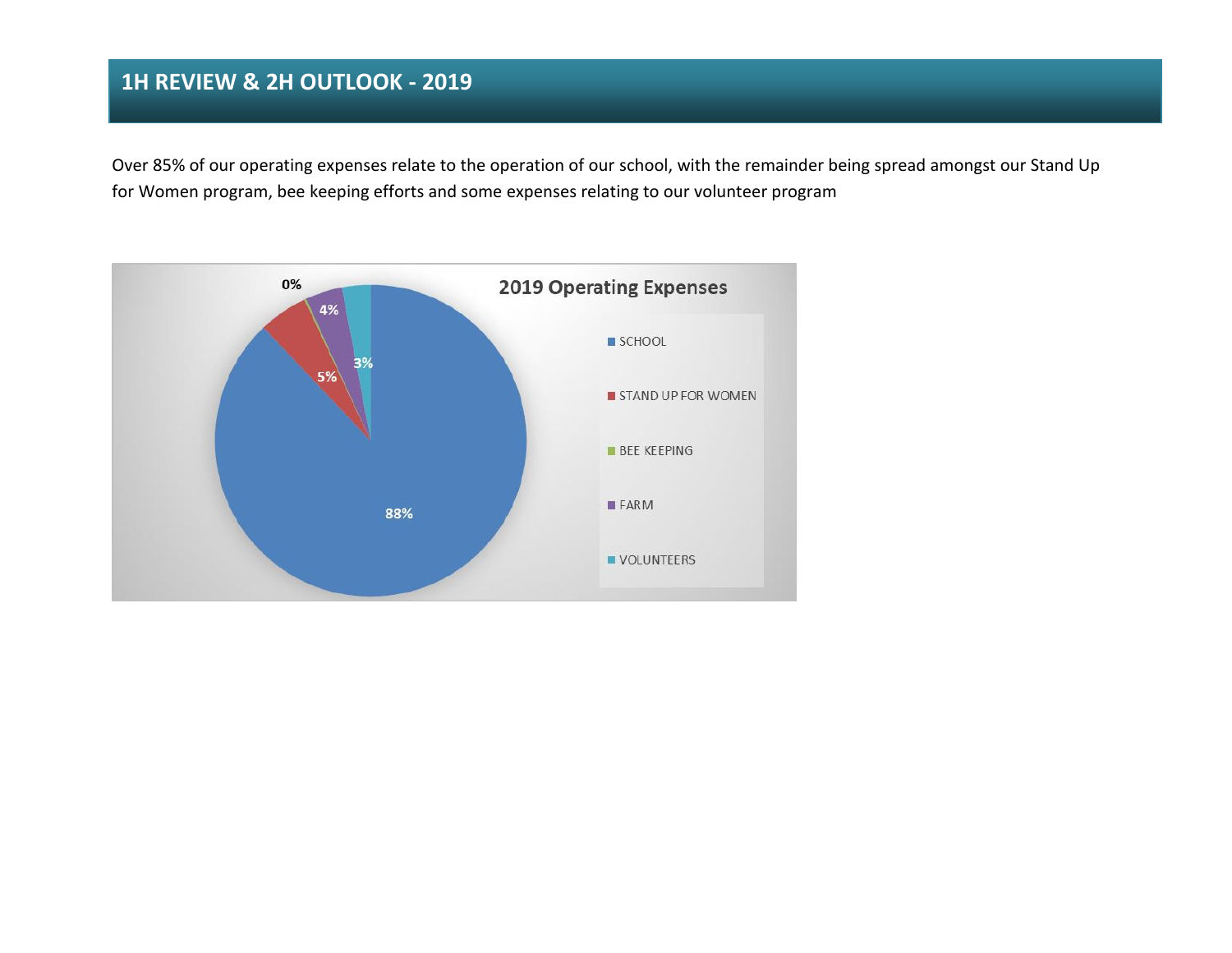Salaries, school supplies and food account for almost 50% of our operating costs.